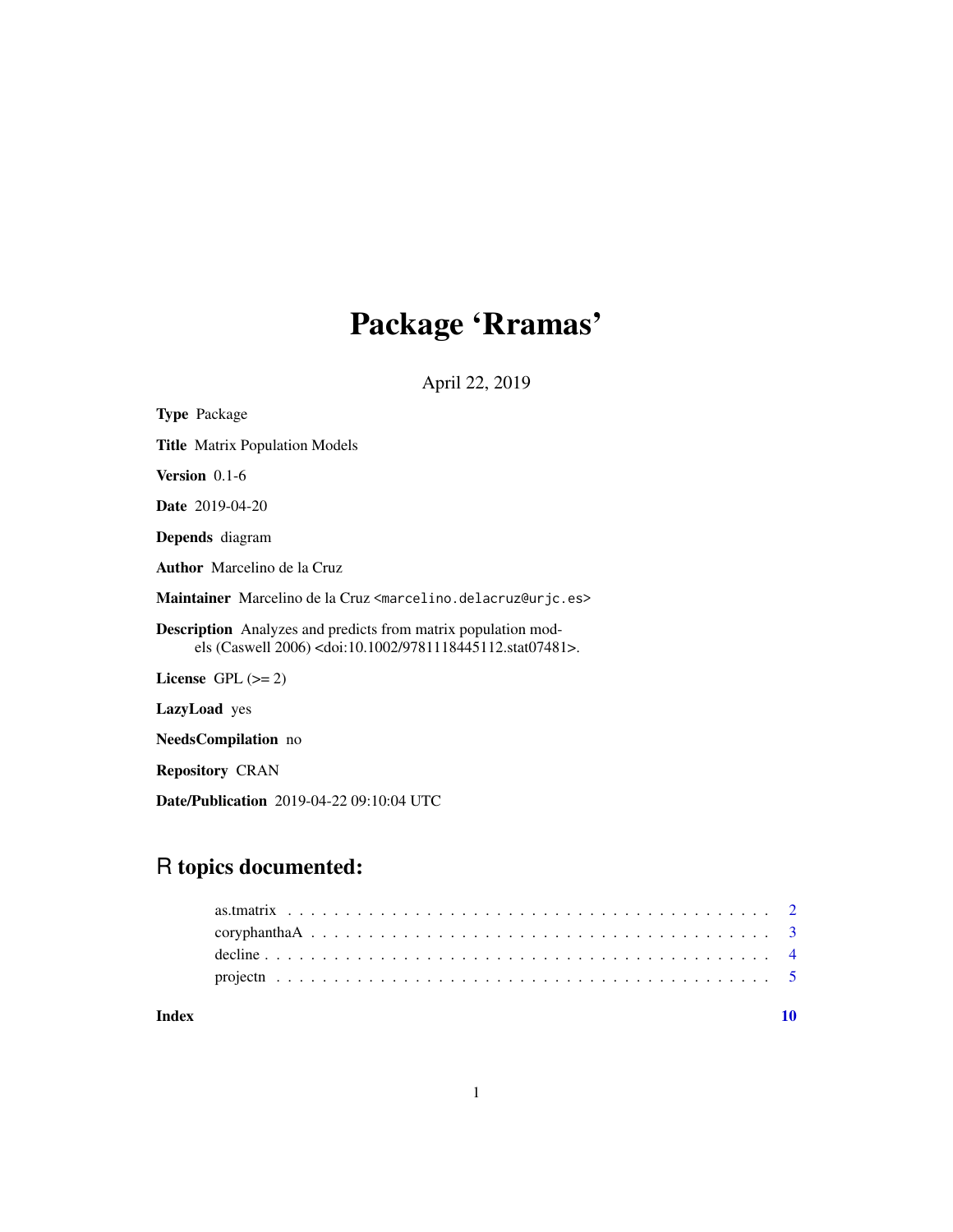<span id="page-1-0"></span>

#### Description

Convert a matrix to transition matrix (class tmatrix) and display some of its properties.

# Usage

```
as.tmatrix(x, names.st = NULL, ...)## S3 method for class 'tmatrix'
plot(x, \ldots)## S3 method for class 'tmatrix'
print(x, \ldots)## S3 method for class 'tmatrix'
summary(object, ...)
## S3 method for class 'summary.tmatrix'
print(x, \ldots)
```
# Arguments

| $\mathsf{x}$            | For as tmatrix, x is a square matrix,; for the plot, print and summary meth-<br>ods, x is a matrix of class tmatrix. |
|-------------------------|----------------------------------------------------------------------------------------------------------------------|
| object                  | An object of class tmatrix, i.e, resulting from as tmatrix.                                                          |
| names.st                | A vector of names to rename the rows and columns of the transition matrix.                                           |
| $\cdot$ $\cdot$ $\cdot$ | Other parameters passed to print and plot methods.                                                                   |

# Details

The purpose of as.tmatrix is to class a transition matrix as an object of class tmatrix, allowing the use of specific methods for transition matrices.

#### Value

as.tmatrix returns a matrix of class tmatrix.

summary.tmatrix prints the main parameters of the transition matrix: the finite rate of increase ("lambda"), the stable stage distribution, the reproductive value and the sensitivities and elasticities matrices.

plot.tmatrix draw barplots of the stable stage distribution and the reproductive value and plot also a diagram of the life stage cycle.

# Author(s)

Marcelino de la Cruz Rot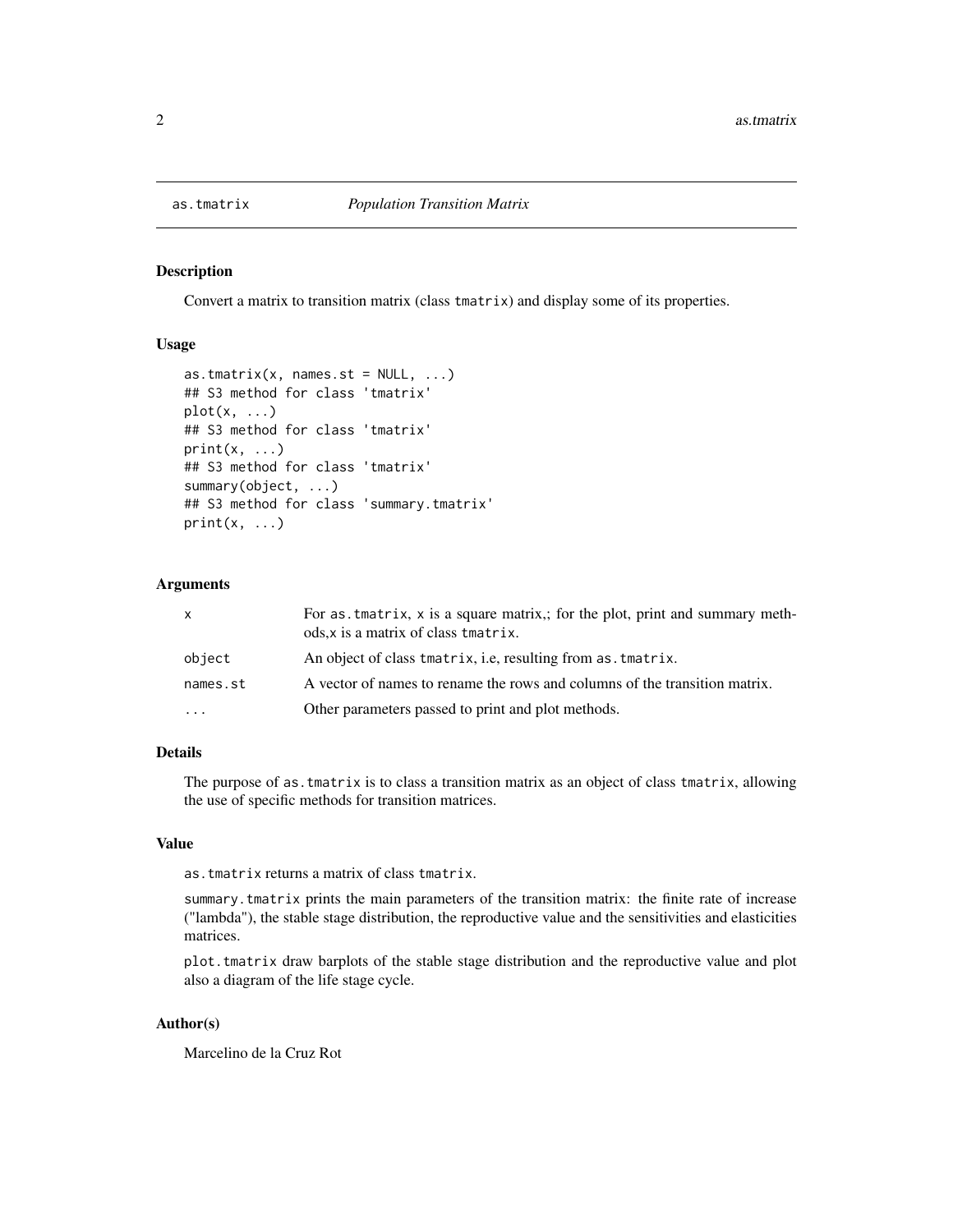# <span id="page-2-0"></span>coryphanthaA 3

# References

Akcakaya, H. R., Burgman, M. A. and Ginzburg L.R. 1999. *Applied Population Ecology*. Sinauer. Caswell, H. 2003. *Matrix Population Models: Construction, Analysis, and Interpretation* . Sinauer.

# Examples

```
data(coryphanthaA)
coryphanthaA
coryphanthaA <- as.tmatrix(coryphanthaA)
summary(coryphanthaA)
plot(coryphanthaA)
```
#### coryphanthaA *Transition Matrices of Three Coryphantha robbinsorum Populations*

# Description

Transition matrices of three *Coryphantha robbinsorum* populations.

#### Usage

data(coryphanthaA)

# Format

3x3 matrix.

# Source

Although the original data are from Schmalzel et al (1995), these matrices have been transcribed from Gurevitch et al. (2002).

# References

Gurevitch, J., Scheiner, S. M. and Fox, G. A. 2002. *The Ecology of Plants*. Sinauer.

Schmalzel, R.J., F.W. Reichenbacher, and S. Rutman. 1995. Demographic study of the rare *Coryphantha robbinsorum* (Cactaceae) in southeastern Arizona. *Madrono* 42:332-348.

# Examples

data(coryphanthaA)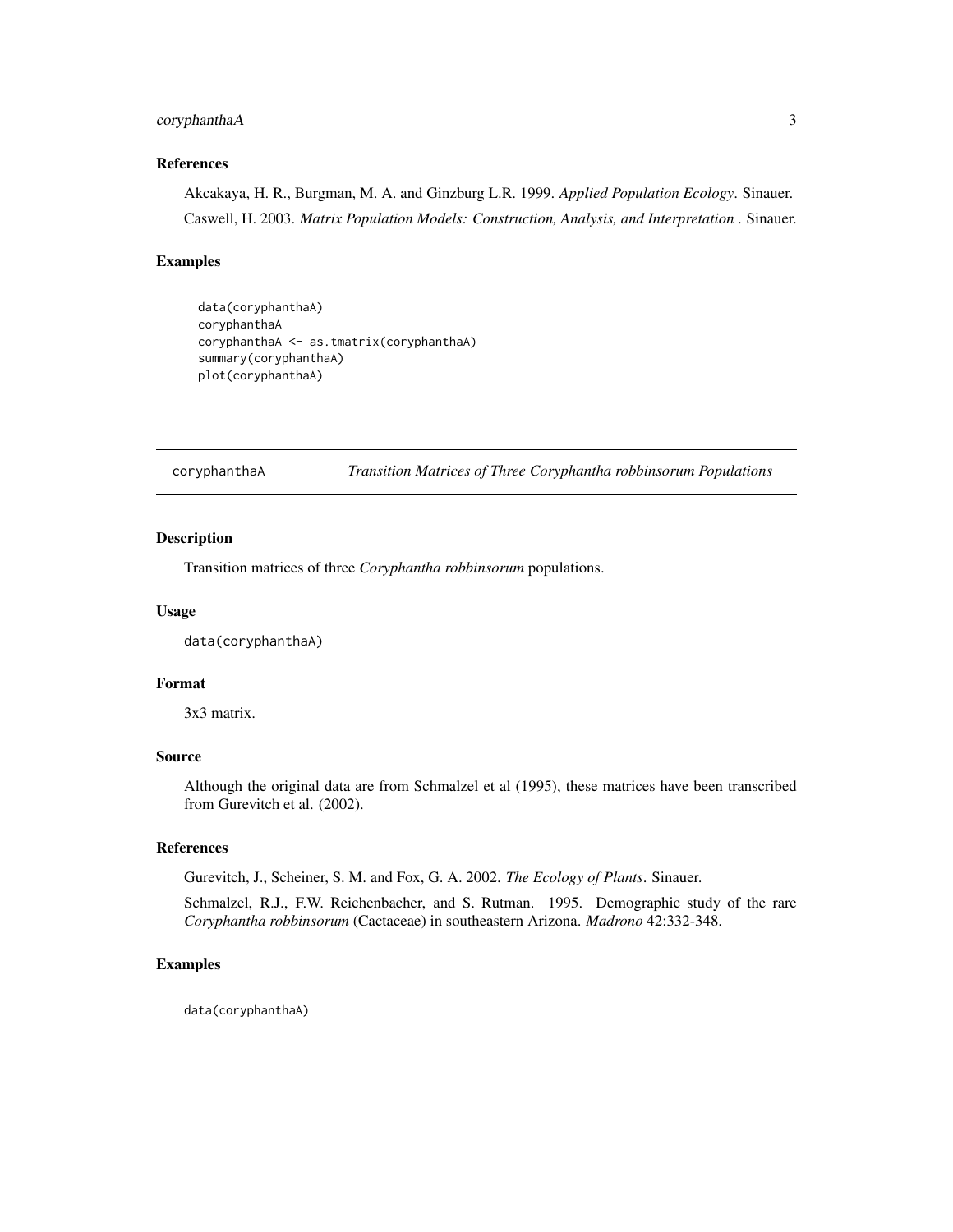<span id="page-3-1"></span><span id="page-3-0"></span>

#### <span id="page-3-2"></span>Description

Compute declination (or explosion) probabilities for a stage-structured population. From a vector of initial stage abundances and a transition matrix, decline and explosion compute respectively the probability that the population size falls below or surpasses some abundance thresholds during a given time interval.

# Usage

```
decline(rmas, bootsp = 1000)
explosion(rmas, bootsp = 1000)
## S3 method for class 'rmas.risk'
summary(object, q = c(0.025, 0.975), \ldots)## S3 method for class 'summary.rmas.risk'
plot(x, ylim = NULL, col = NULL, xlab = NULL, ylab = NULL, main = NULL, ...)
```
#### Arguments

| rmas         | An object of class rmas, i.e., resulting from projectn.                  |
|--------------|--------------------------------------------------------------------------|
| bootsp       | number of botstraped samples.                                            |
| object       | An object of class rmas. rsik, i.e. resulting from decline or explosion. |
| $\mathsf{x}$ | An object of class summary.rmas.rsik.                                    |
| q            | vector of quantiles to compute bootstraped confidence intervals.         |
| ylim         | Vector with max and min values of the y (abundances) axis.               |
| col          | Color or vector of colors to draw the trajectories.                      |
| xlab         | Label for the x-axis.                                                    |
| ylab         | Label for the y-axis.                                                    |
| main         | Text to appear as title.                                                 |
| $\cdots$     | Other parameters passed to plot and other methods.                       |

# Details

Both decline and explosion require that some stochastic simulations for a given time interval had been previously constructed (using [projectn\)](#page-4-1). Using those simulations decline computes the probability of falling bellow some population threshold (and explosion the probability of surpassing it) as the ratio between the number of times that these threshold has been attained and the number of replications. The set of abundances in each time interval (in all the simulations) are bootstraped (i.e. sampled with replacement) to build a confidence interval.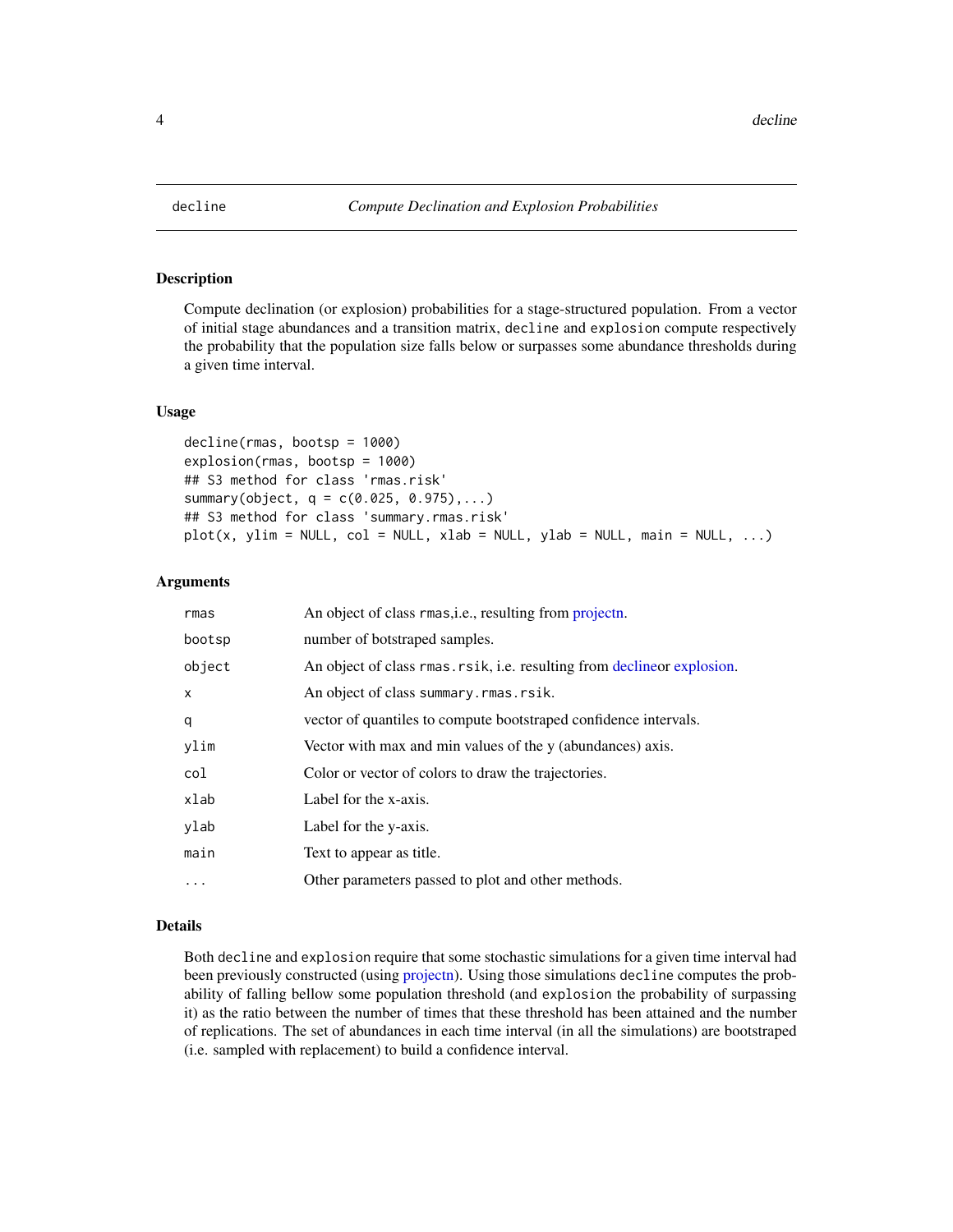#### <span id="page-4-0"></span>projectn 5

## Value

Both decline and explosion return an object of class rmas.rsik, basically a list with the following elements

| cf.obs   | a data. frame with the evaluated thresholds and their probabilities.                                        |
|----------|-------------------------------------------------------------------------------------------------------------|
| cf.boot  | a list of data.frames similar to cf. obs for each bootstraped sample.                                       |
| abminbot | a list of bootstraped minimum (or maximum for explosion) abundances for<br>each replica in the rmas object. |
| main     | Text to appear as title when plotting the summary.                                                          |
|          |                                                                                                             |

The methods summary and plot.summary summarize the results and print and plot probabilities and bootstraped confidence interval of attainning a particular population threshold.

# Author(s)

Marcelino de la Cruz Rot

# References

Akcakaya, H. R., Burgman, M. A. and Ginzburg L.R. 1999. *Applied Population Ecology*. Sinauer. Caswell, H. 2003. *Matrix Population Models: Construction, Analysis, and Interpretation* . Sinauer.

#### Examples

```
data(coryphanthaA)
coryphanthaA <- as.tmatrix(coryphanthaA)
#initial abundances:
v0 < -c(100, 0, 0)# run 1000 simulations of 20 years with demographic stochasticity:
simu20.ds <- projectn(v0=v0, mat=coryphanthaA, time = 20, estdem=TRUE, nrep=1000)
# compute declination probabilities
simu20.ds.dec <- decline(simu20.ds)
```
summary(simu20.ds.dec)

<span id="page-4-1"></span>projectn *Demographic Projections*

# Description

Make deterministic and stochastic demographic projections according to a transition matrix.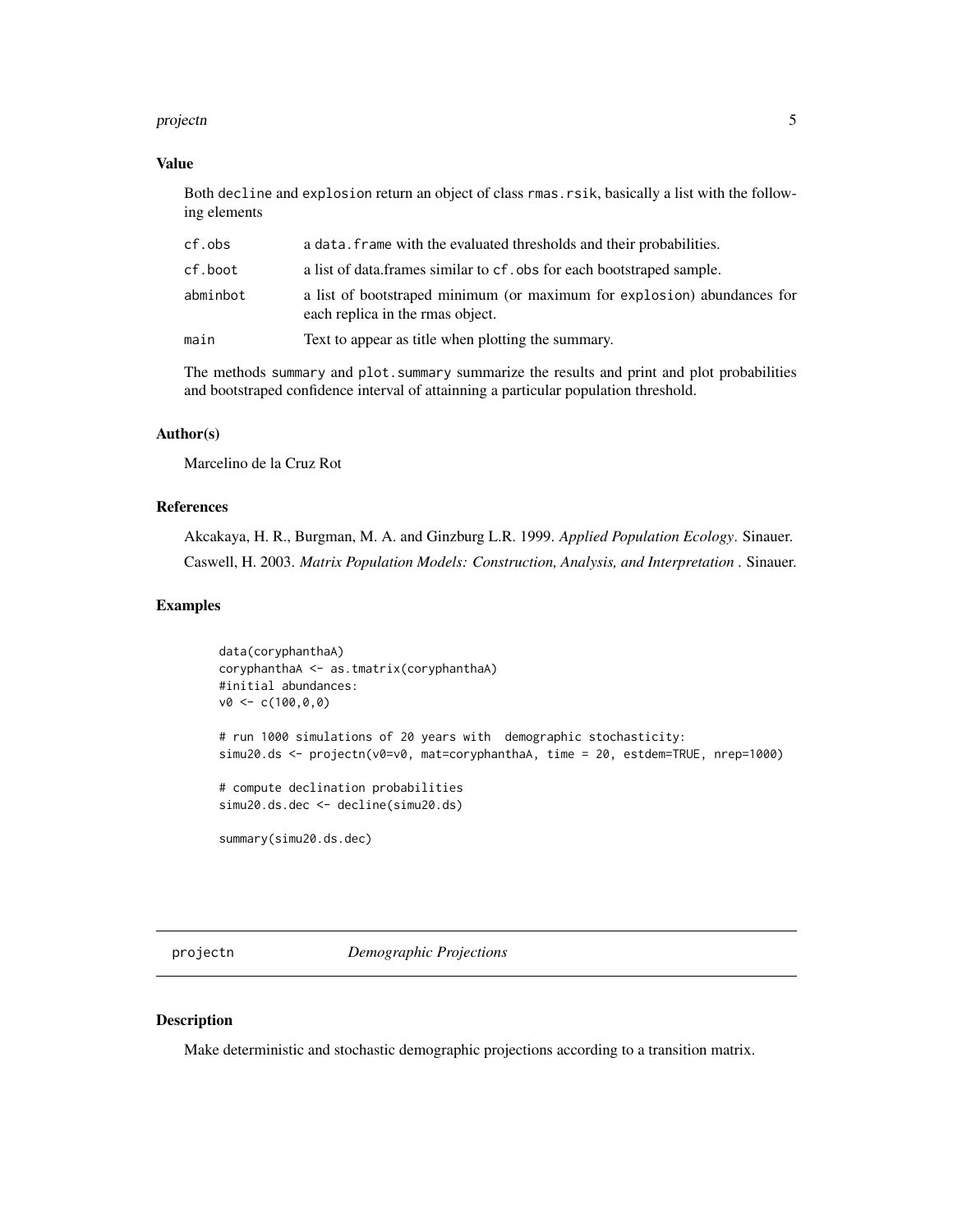# Usage

```
projectn(v0, mat, matsd = NULL, estamb = FALSE, estdem = FALSE,
        equalsign = TRUE,stmat=NULL, fecundity1=TRUE,
        nrep = 1, time = 10, management=NULL, round=TRUE)
project1(v0, mat, matsd=NULL, estamb=FALSE, estdem=FALSE,
        equalsign=TRUE, stmat=NULL, fecundity1=TRUE)
estambi(mat, matsd, equalsign)
estdemo(v0,mat,stmat=NULL, fecundity1=TRUE)
## S3 method for class 'rmas'
plot(x, sum = TRUE, mean=FALSE, type="l", harvest=FALSE, ...)
## S3 method for class 'rmas'
summary(object, stage=NULL, harvest=FALSE,...)
## S3 method for class 'summary.rmas'
plot(x, ylim=NULL, col=NULL, xlab=NULL, ylab=NULL, main=NULL,...)
```
# Arguments

| v0         | Vector with the initial abundance of each stage.                                                                                                                                                                        |
|------------|-------------------------------------------------------------------------------------------------------------------------------------------------------------------------------------------------------------------------|
| mat        | Transition matrix.                                                                                                                                                                                                      |
| matsd      | Matrix with the standard deviation of the probabilities in mat.                                                                                                                                                         |
| estamb     | Logical. Should environmental stochasticity be considered to projet the dynam-<br>ics of the population?                                                                                                                |
| estdem     | Logical. Should demographic stochasticity be employed to project the dynamics<br>of the population?                                                                                                                     |
| equalsign  | Logical. Should the environmental deviations have all the same sign and mag-<br>nitude? See details section.                                                                                                            |
| stmat      | Matrix indicating for each transition probability in mat which part (i.e. which<br>proportion) should be considered resulting from fecundity (and the rest will be<br>considered resulting from survival). See details. |
| fecundity1 | Logical. Should the first row of mat be considered exclusively as fecundities?<br>See details                                                                                                                           |
| nrep       | Number of replications to evaluate the effects of stochasticity.                                                                                                                                                        |
| time       | length of the demographic trajectory                                                                                                                                                                                    |
| management | Vector (or matrix) of management actions to be applied each time step.                                                                                                                                                  |
| round      | Logical. Should the projections be rounded to the next integer each time step<br>(i.e. consider finite indiviuals)?                                                                                                     |
| object     | An object of class rmas, <i>i.e.</i> resulting from projectn.                                                                                                                                                           |
| Χ          | An object resulting from projectn or summary. rmas.                                                                                                                                                                     |
| stage      | Print only the trajectory of the stage called                                                                                                                                                                           |
| harvest    | Logical. Should the harvest history be summarized or ploted instead of the<br>population one?                                                                                                                           |
| sum        | Logical. If TRUE, print the trajectory of the whole population. If FALSE, print the<br>individual trajectory of all stages.                                                                                             |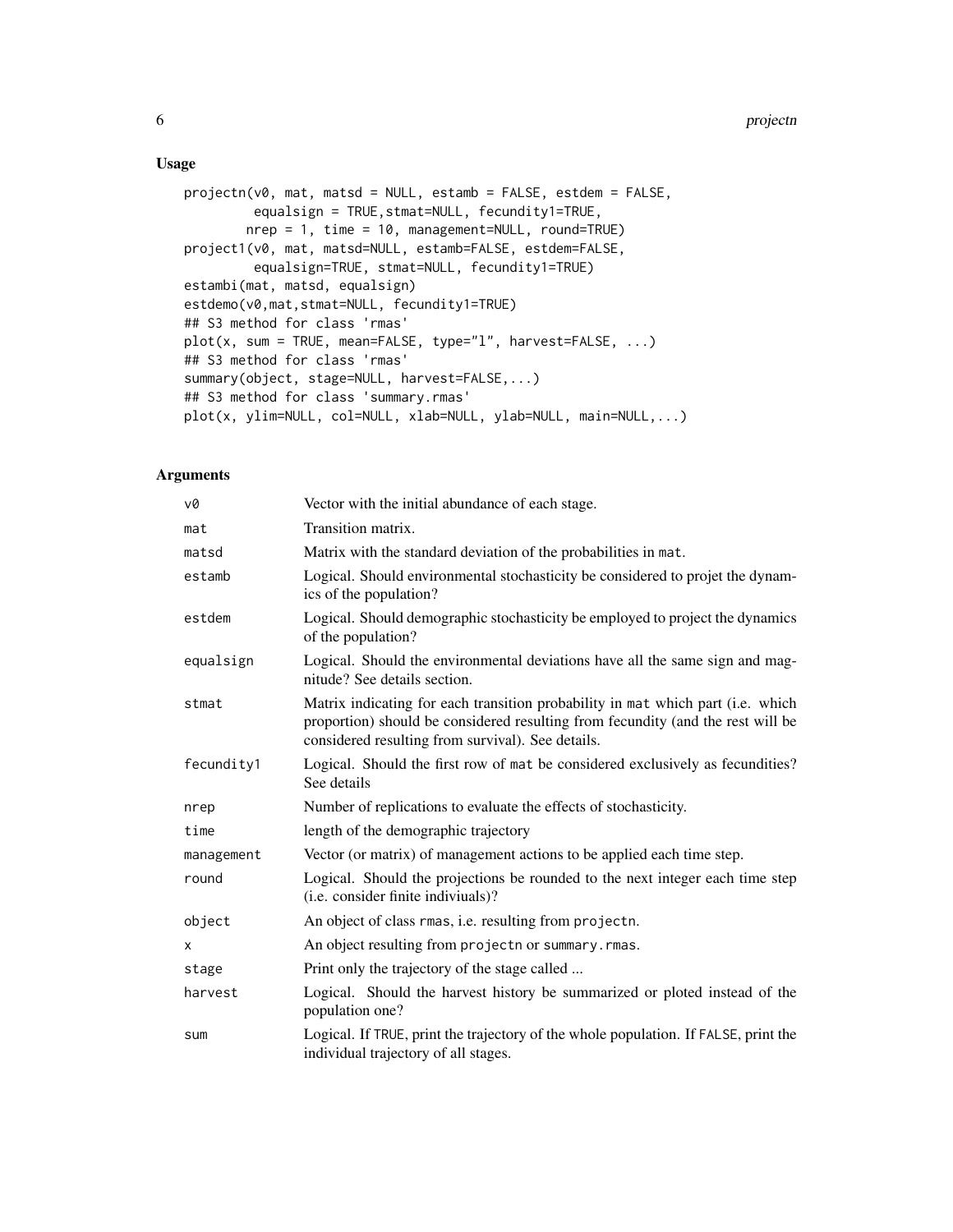#### <span id="page-6-0"></span>projectn**a a change of the contract of the contract of the contract of the contract of the contract of the contract of the contract of the contract of the contract of the contract of the contract of the contract of the con**

| mean | Logical. If TRUE, print the mean trajectory of all replications. If FALSE, print all<br>the replicated trajectories. |
|------|----------------------------------------------------------------------------------------------------------------------|
| type | Type of plot to represent the trajectories. By default, a line.                                                      |
| ylim | Vector with max and min values of the y (abundances) axis.                                                           |
| col  | Color or vector of colors to draw the trajectories.                                                                  |
| xlab | Label for the x-axis.                                                                                                |
| ylab | Label for the y-axis.                                                                                                |
| main | Text to appear as title.                                                                                             |
| .    | Other parameters passed to plot and other methods.                                                                   |

#### Details

The function projectn makes demographic proyections by repetedly calling (as long as the time argument) to project1. If no environmental or demographic stochasticity is required, project1 will multiply the transition matrix mat by the vector of stage abundances.

If demographic stochasticity is required, project1 will call to estdemo function, that for each time will assign abundances to each stage based in sampling from both a binomial and a poisson distribution. Sampling from [rbinom](#page-0-0) with probability  $m\n et[i,j]$  will assign "survival" chances to each individual accounted for in the abundance vector, i.e. it would allow some of them to remain in the same stages (for transitions  $mat[i,i])$  or to pass to another stage (for transitions  $mat[i,j])$ . Sampling from [rpois](#page-0-0) with mean  $mat[i,j]$  will assign to each individual of stage[j] a random number of offspring of type stage[i].

In the current implementation there are 3 options to generate demographic stochasticity. By deafult ( stmat=NULL and fecundity1=TRUE) probabilities in the first row of the transition matrix (i.e  $mat[1,j]$ ) are assumed to represent only fecundities, i.e., they would not account for "survival" transitions from stage[j] to stage[1], but only for newborns. This means that these probabilities will only be used as the mean for sampling from [rpois.](#page-0-0) Transitions in rows others than first row will be assumed to represent "survival" transitions if its value is <=1 and accordingly will be employed to sample from [rbinom.](#page-0-0) Transitions >1 will be assumed to represent fecundities and will be employed to sample from [rpois.](#page-0-0)

If stmat=NULL and fecundity1=FALSE transition probabilities in all the rows of the matrix mat are treated in the same way, i.e. probabilities  $\leq$ =1 will be sampled from [rbinom](#page-0-0) and probabilities  $>1$ will be sampled from [rpois.](#page-0-0)

If a stmat matrix (a matrix with values between 0 and 1) is provided, it will be used to divide transition probabilities mat[i,j] into fecundities (mat[i,j]  $*$  stmat[i,j]) and survival probabilities  $(\text{mat}[i,j] - (\text{mat}[i,j] \times \text{stmt}[i,j]))$  and these matrices will be used to sample from [rbinom](#page-0-0) and [rpois](#page-0-0) respectively.

*The current implementation of* estdemo *assumes that reproduction takes place before "survival sorting"*, so even for individuals that wouldn't survive (according to its sampled binomial probability) offspring is computed (if approppriate) and accounted for.

If environmental stochasticity is required (i.e., a matsd matrix is provided), project1 will call to estambi function, that for each time will change mat  $[i, j]$  probabilities sampling from [rnorm](#page-0-0) with mean=  $\text{mat}[i,j]$  and sd =  $\text{matsd}[i,j]$ . If equalsign=TRUE the random changes in all cells of mat will have the same sign and the same magnitude (relative to each individual matsd $[i,j]$ ). If equalsign=FALSE every transition probability will change independently.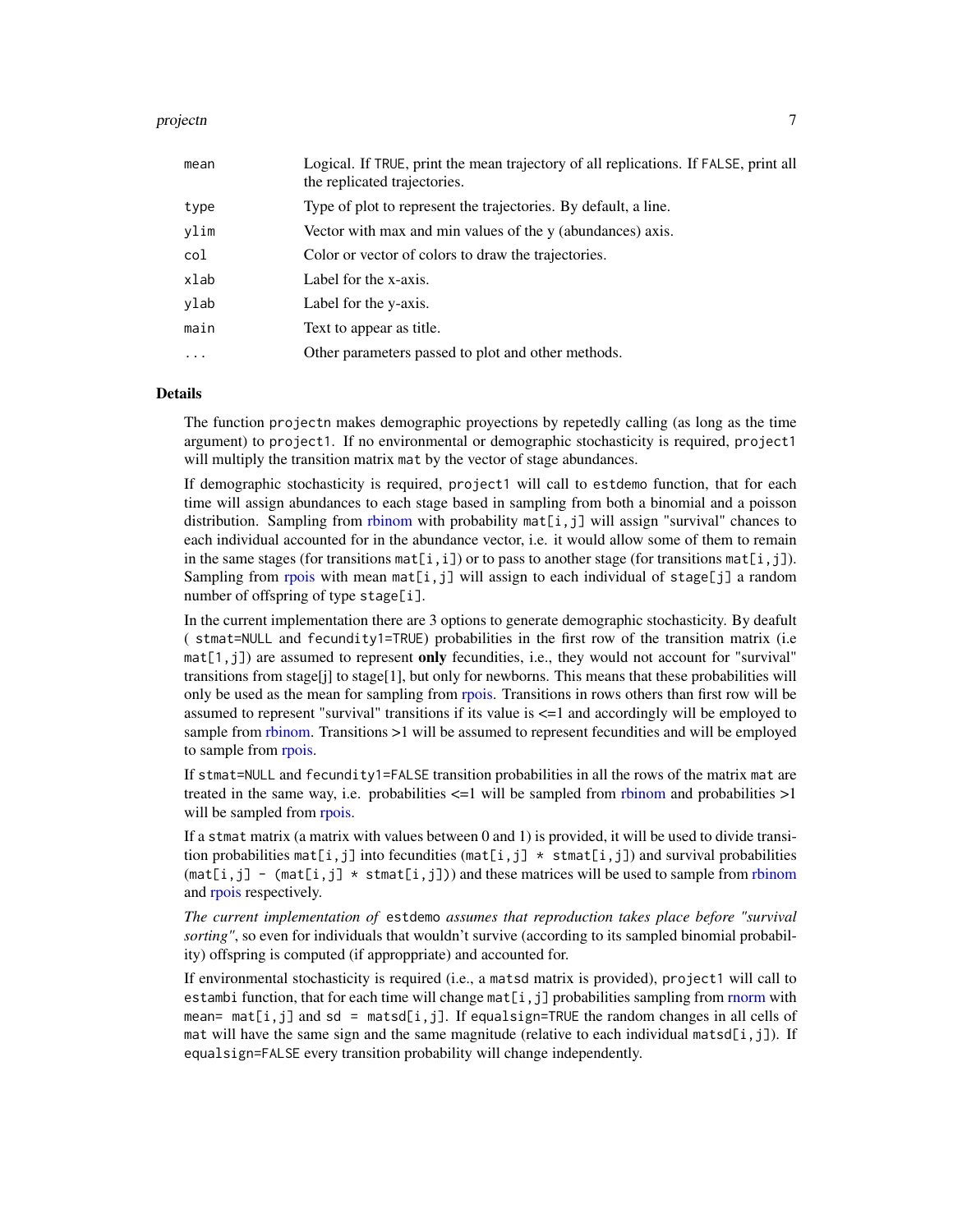If both environmental and demographic stochasticity are required project1 will call first to estambi and using the modified mat will call to estdemo.

If management is required, a vector or matrix of magement actions should be provided. In the simplest case (i.e., a vector), each element in the vector will be interpreted as the management action that will be applied each time step to the corresponding stage. Positive and negative elements in the vector represent respectively the introduction or extraction of individuals from the corresponding stage. Elements whose absolute value is  $>= 1$  will be interpreted as the introduction or extraction of exactly that number of individuals; absolute values < 1 will be interpreted as the introduction or extraction of that proportion of individuals from the existing individuals in the corresponding stage. If "management" is a matrix, each time step the management actions represented by each column of the matrix will be applied sequentially, from first to last.

#### Value

project1, estdemo and estambi return a vector of stage abundances with the same length that v0.

projectn return an object of class rmas, basically a list with four elements: vn, with length = (nrep) where each of its elements represents a replicate simulation and consist of a matrix of dimensions [lengtth( $v$ 0), time] representing the abundance of each stage at each time. If the simulation included management actions, harvest will be a list of length (nrep) where each of its elements represents the trajectory of harvest in a replicate simulation and consist of a matrix of dimensions [lengtth( $v\emptyset$ ), time] representing the number of individuals extracted of each stage at each time. The other two elements, mat and management, are respectively the transition matrix and the managenet matrix employed in the simulations. The plot method will draw the demographic trajectory of the population. By default (sum = TRUE, mean=FALSE) it will plot the abundance of the whole population (i.e. the the sum of abundances in each stage) vs. time. If nrep  $>1$  it will plot together the trajectory of each replicated population. If ( sum = TRUE, mean=TRUE) it will plot the mean of all repplicated populations. If (sum = FALSE, mean=TRUE) it wil plot the abundance (or the mean abundance in all the replications) of each stage vs. time.

The summary and plot, summary methods will print a table and draw a plot respectively with the maximun, mean + 1 sd, mean, mean - 1 sd and minimum values of population abundance in all the simulations.

#### Author(s)

Marcelino de la Cruz Rot

#### References

Akcakaya, H. R., Burgman, M. A. and Ginzburg L.R. 1999. *Applied Population Ecology*. Sinauer. Caswell, H. 2003. *Matrix Population Models: Construction, Analysis, and Interpretation* . Sinauer.

#### Examples

```
data(coryphanthaA)
coryphanthaA <- as.tmatrix(coryphanthaA)
# run a deterministic simulation of 20 years from an initial state of
# 100 small juveniles:
```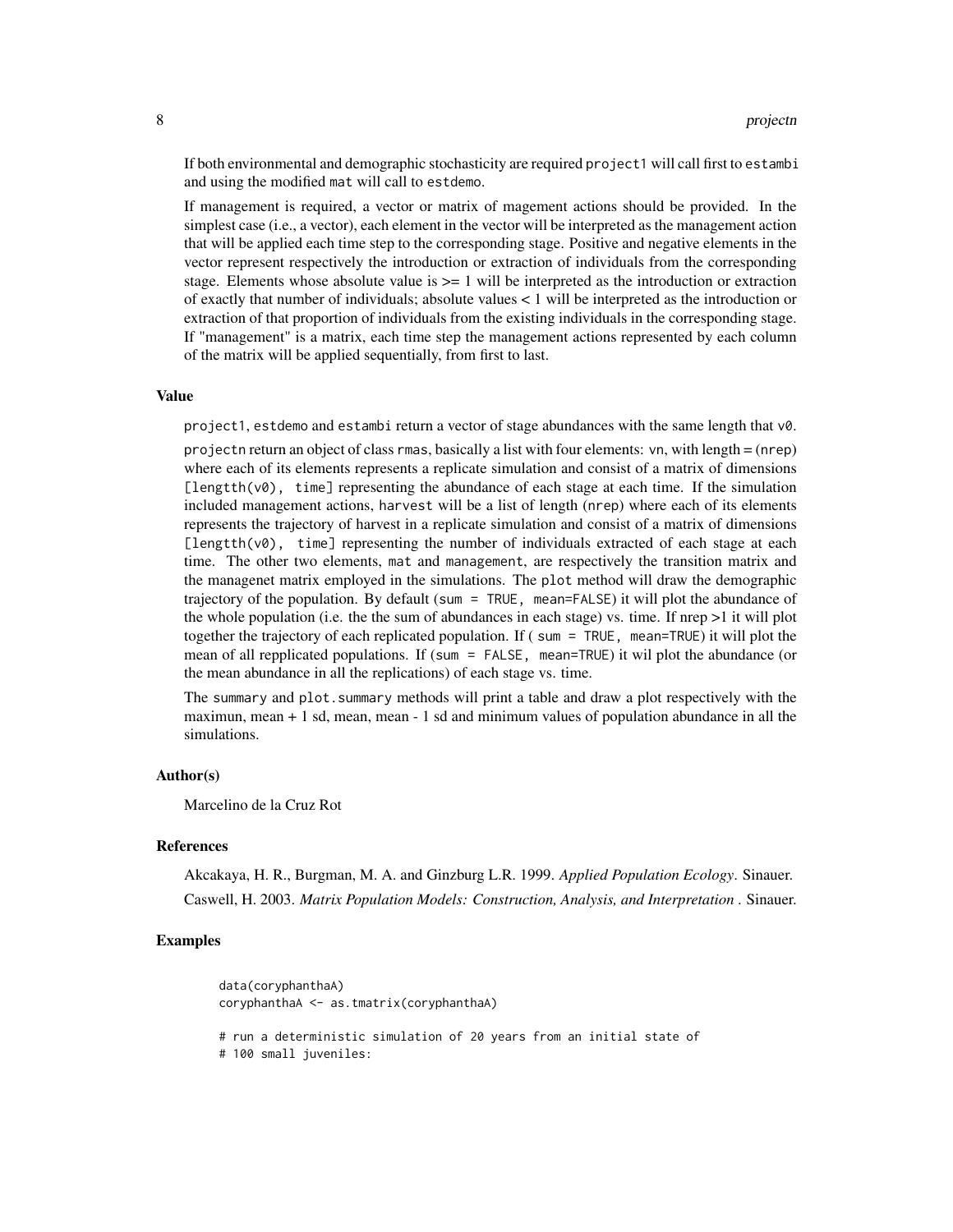#### projectn**om and the contract of the contract of the contract of the contract of the contract of the contract of the contract of the contract of the contract of the contract of the contract of the contract of the contract o**

```
v0 \leq c(100, 0, 0)simu20 <- projectn(v0=v0, mat=coryphanthaA, time = 20)
    plot(simu20, sum=FALSE)
    summary(simu20)
    # run 100 simulations of 20 years with demographic stochasticity:
     simu20.ds <- projectn(v0=v0, mat=coryphanthaA, time = 20, estdem=TRUE, nrep=100)
    plot(simu20.ds)
    summary(simu20.ds)
    # run 100 simulations of 20 years with demographic stochasticity but
    # assuming that the first row of the transition matrix represent both
     # fecundity and survival, each with a 50% contribution
     # first generate the stmat matrix:
    stmat <- (coryphanthaA >0)
    stmat \leq stmat\starc(0.5, 0, 0)stmat
    simu20.ds2 <- projectn(v0=v0, mat=coryphanthaA, time = 20, estdem=TRUE,
                             stmat=stmat, nrep=100)
    plot(simu20.ds2)
    summary(simu20.ds2)
    # run 100 simulations of 20 years with both demographic and environmental
    # stochasticity:
    # first generate a sd matrix to describe environmental stochasticity:
    sdenv <- coryphanthaA/20
    sdenv
    simu20.eds <- projectn(v0=v0, mat=coryphanthaA, matsd =sdenv, time = 20,
                            estdem=TRUE,estamb=TRUE, nrep=100)
    plot(simu20.eds)
    summary(simu20.eds)
    # Example of management actions
    # each time step, 10 individuals will be added to the first stage ,10 individuals
    # will be added to the second stage, and 50 percent of the individuals in the
    # third stage will be extracted
       man <- c(10, 10, -0.5)
       p1 \leq - projectn(v0 = c(100, 100,100), mat= coryphanthaA, management=man)
       # summarize and plot population trajectory
       summary(p1)
# summarizes and plots harvest history
summary(p1, harvest=TRUE)
```